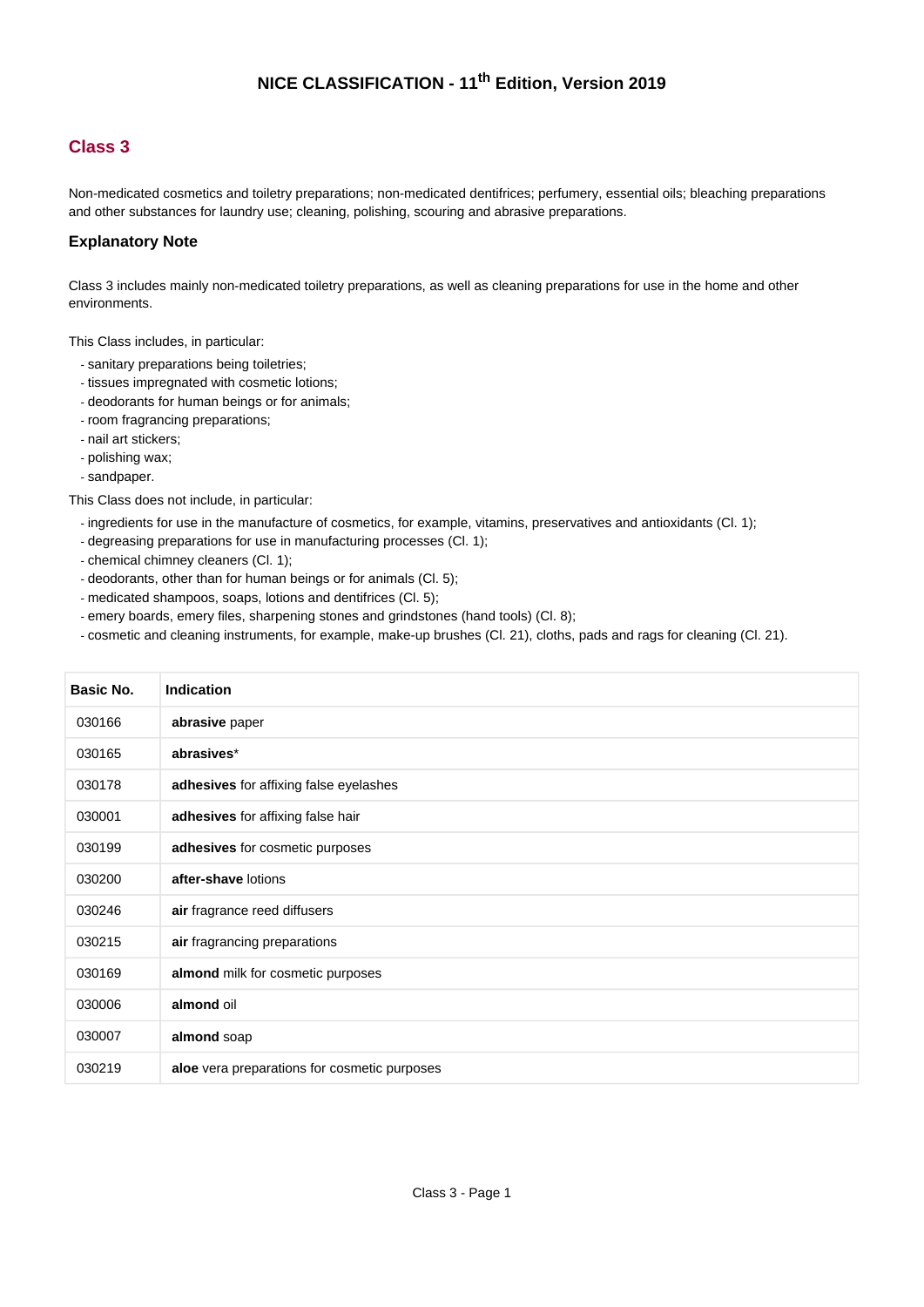| 030168 | alum stones [astringents]                                                     |
|--------|-------------------------------------------------------------------------------|
| 030008 | amber [perfume]                                                               |
| 030167 | ammonia [volatile alkali] [detergent] / volatile alkali [ammonia] [detergent] |
| 030163 | antiperspirant soap                                                           |
| 030162 | antiperspirants [toiletries]                                                  |
| 030083 | antistatic preparations for household purposes                                |
| 030172 | aromatics [essential oils]                                                    |
| 030191 | astringents for cosmetic purposes                                             |
| 030251 | baby wipes impregnated with cleaning preparations                             |
| 030015 | badian essence                                                                |
| 030222 | balms, other than for medical purposes                                        |
| 030105 | bases for flower perfumes                                                     |
| 030252 | basma [cosmetic dye]                                                          |
| 030230 | bath preparations, not for medical purposes                                   |
| 030175 | bath salts, not for medical purposes                                          |
| 030176 | beard dyes                                                                    |
| 030020 | beauty masks                                                                  |
| 030021 | bergamot oil                                                                  |
| 030192 | bleaching preparations [decolorants] for cosmetic purposes                    |
| 030247 | bleaching preparations [decolorants] for household purposes                   |
| 030026 | bleaching salts                                                               |
| 030027 | bleaching soda                                                                |
| 030250 | breath freshening preparations for personal hygiene                           |
| 030204 | breath freshening sprays                                                      |
| 030216 | breath freshening strips                                                      |
| 030107 | cake flavourings [essential oils] / cake flavorings [essential oils]          |
| 030152 | cakes of toilet soap / cakes of soap                                          |
| 030209 | canned pressurized air for cleaning and dusting purposes                      |
| 030035 | carbides of metal [abrasives]                                                 |
| 030245 | chemical cleaning preparations for household purposes                         |
| 030067 | cleaning chalk                                                                |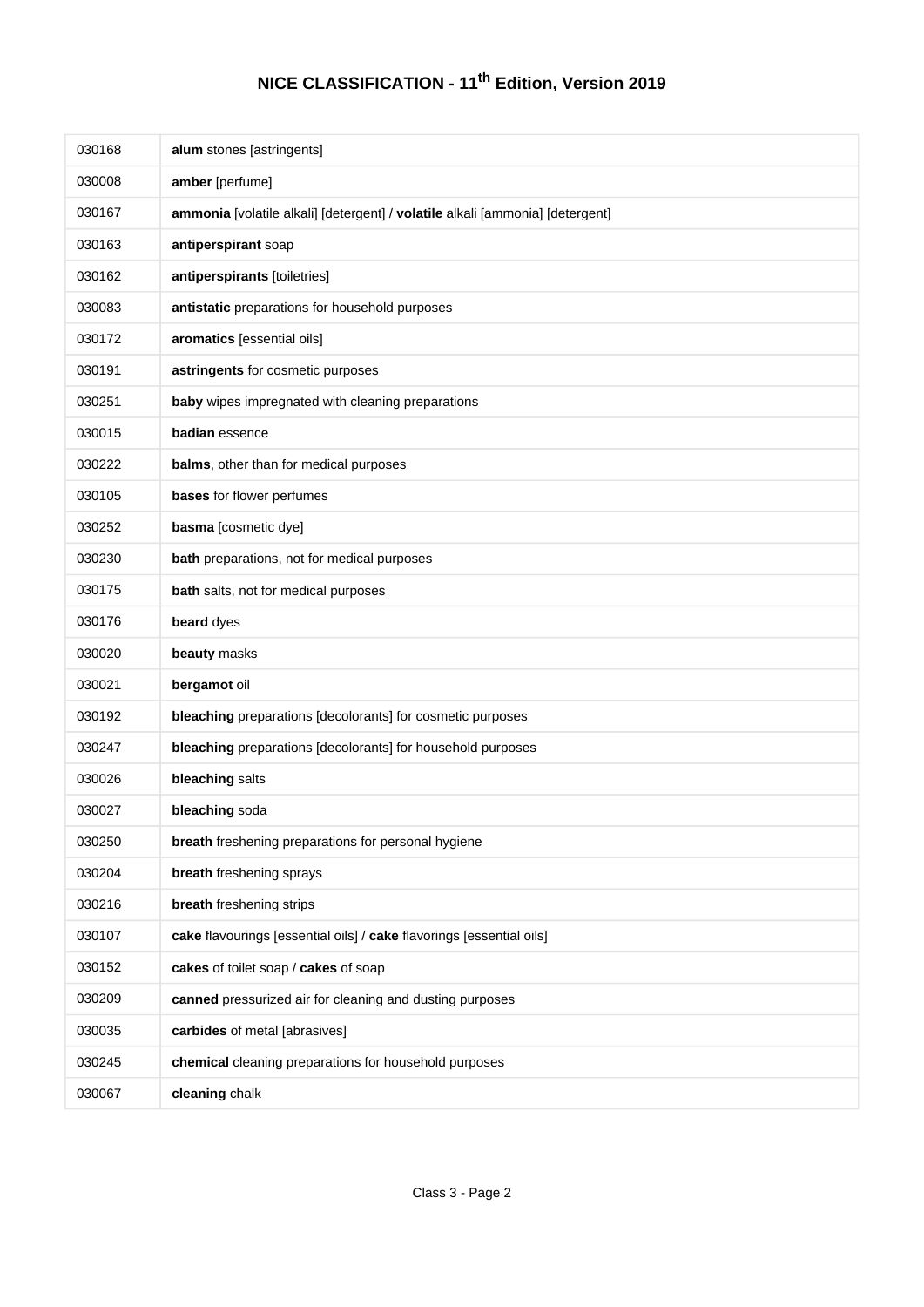| 030104 | cleaning preparations                                                                                                           |
|--------|---------------------------------------------------------------------------------------------------------------------------------|
| 030194 | preparations for cleaning dentures                                                                                              |
| 030238 | cleansers for intimate personal hygiene purposes, non medicated                                                                 |
| 030123 | cleansing milk for toilet purposes                                                                                              |
| 030211 | cloths impregnated with a detergent for cleaning                                                                                |
| 030050 | cobblers' wax                                                                                                                   |
| 030234 | collagen preparations for cosmetic purposes                                                                                     |
| 030060 | colorants for toilet purposes                                                                                                   |
| 030174 | colour-brightening chemicals for household purposes [laundry] / color-brightening chemicals for household<br>purposes [laundry] |
| 030087 | colour-removing preparations / color-removing preparations                                                                      |
| 030062 | corundum [abrasive]                                                                                                             |
| 030071 | cosmetic creams                                                                                                                 |
| 030156 | cosmetic dyes                                                                                                                   |
| 030064 | cosmetic kits                                                                                                                   |
| 030069 | cosmetic pencils                                                                                                                |
| 030016 | cosmetic preparations for baths                                                                                                 |
| 030043 | cosmetic preparations for eyelashes                                                                                             |
| 030142 | cosmetic preparations for skin care                                                                                             |
| 030177 | cosmetic preparations for slimming purposes                                                                                     |
| 030065 | cosmetics                                                                                                                       |
| 030063 | cosmetics for animals                                                                                                           |
| 030249 | <b>cosmetics</b> for children                                                                                                   |
| 030019 | cotton swabs for cosmetic purposes / cotton sticks for cosmetic purposes                                                        |
| 030066 | cotton wool for cosmetic purposes                                                                                               |
| 030074 | creams for leather / waxes for leather                                                                                          |
| 030181 | decorative transfers for cosmetic purposes                                                                                      |
| 030077 | degreasers, other than for use in manufacturing processes                                                                       |
| 030210 | dental bleaching gels                                                                                                           |
| 030079 | dentifrices*                                                                                                                    |
| 030198 | denture polishes                                                                                                                |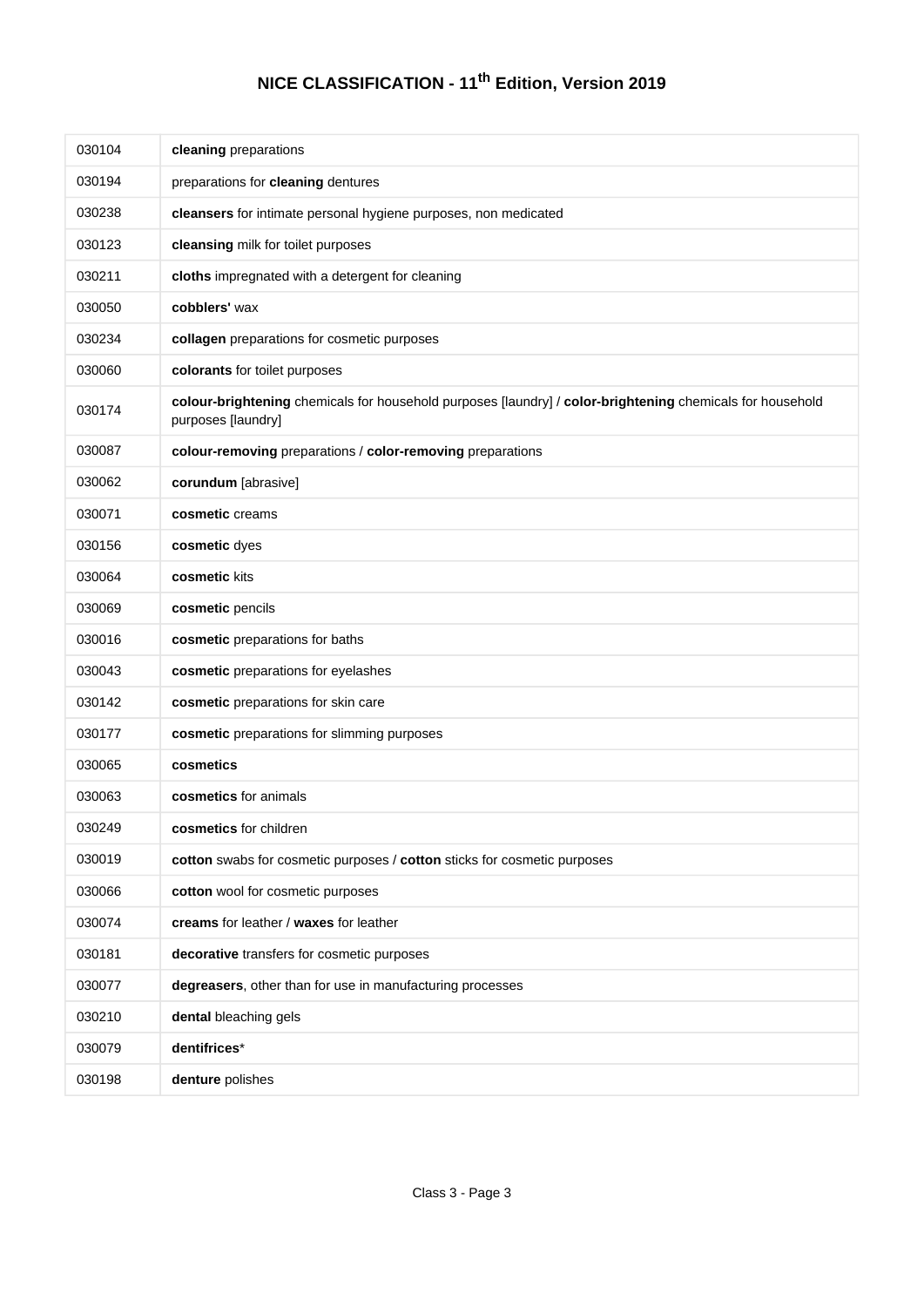| 030149 | deodorant soap                                                                         |
|--------|----------------------------------------------------------------------------------------|
| 030180 | deodorants for human beings or for animals                                             |
| 030217 | deodorants for pets                                                                    |
| 030096 | depilatory preparations / depilatories                                                 |
| 030097 | depilatory wax                                                                         |
| 030081 | descaling preparations for household purposes                                          |
| 030075 | detergents, other than for use in manufacturing operations and for medical purposes    |
| 030082 | diamantine [abrasive]                                                                  |
| 030218 | douching preparations for personal sanitary or deodorant purposes [toiletries]         |
| 030223 | dry shampoos*                                                                          |
| 030205 | dry-cleaning preparations                                                              |
| 030214 | drying agents for dishwashing machines                                                 |
| 030058 | eau de Cologne                                                                         |
| 030094 | emery                                                                                  |
| 030086 | emery cloth                                                                            |
| 030084 | emery paper                                                                            |
| 030100 | essential oils / ethereal oils                                                         |
| 030037 | essential oils of cedarwood                                                            |
| 030226 | essential oils of citron                                                               |
| 030056 | essential oils of lemon                                                                |
| 030099 | ethereal essences                                                                      |
| 030101 | extracts of flowers [perfumes]                                                         |
| 030243 | eye-washes, not for medical purposes                                                   |
| 030131 | eyebrow cosmetics                                                                      |
| 030154 | eyebrow pencils                                                                        |
| 030193 | fabric softeners for laundry use                                                       |
| 030042 | false eyelashes                                                                        |
| 030136 | false nails                                                                            |
| 030173 | flavourings for beverages [essential oils] / flavorings for beverages [essential oils] |
| 030241 | floor wax                                                                              |
| 030206 | floor wax removers [scouring preparations]                                             |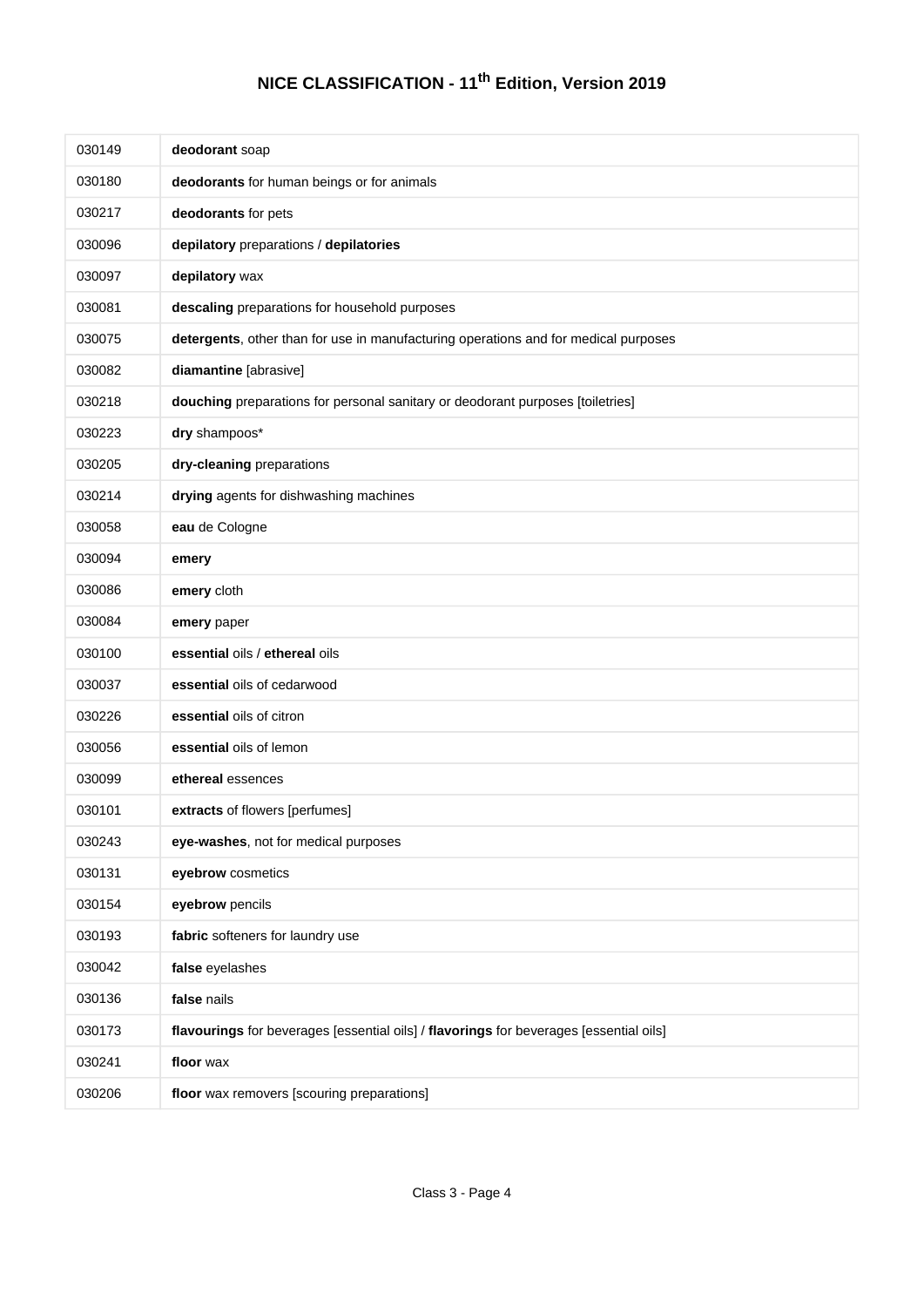| 030236 | food flavourings [essential oils] / food flavorings [essential oils] |
|--------|----------------------------------------------------------------------|
| 030106 | fumigation preparations [perfumes]                                   |
| 030044 | furbishing preparations                                              |
| 030108 | gaultheria oil                                                       |
| 030253 | gel eye patches for cosmetic purposes                                |
| 030110 | geraniol                                                             |
| 030161 | glass cloth [abrasive cloth]                                         |
| 030111 | greases for cosmetic purposes                                        |
| 030003 | grinding preparations / sharpening preparations                      |
| 030231 | hair conditioners                                                    |
| 030040 | hair dyes / hair colorants                                           |
| 030034 | hair lotions*                                                        |
| 030201 | hair spray                                                           |
| 030232 | hair straightening preparations                                      |
| 030041 | hair waving preparations / waving preparations for the hair          |
| 030113 | heliotropine                                                         |
| 030227 | henna [cosmetic dye]                                                 |
| 030239 | herbal extracts for cosmetic purposes                                |
| 030112 | hydrogen peroxide for cosmetic purposes                              |
| 030095 | incense                                                              |
| 030121 | ionone [perfumery]                                                   |
| 030115 | jasmine oil                                                          |
| 030089 | Javelle water / potassium hypochloride                               |
| 030213 | joss sticks                                                          |
| 030085 | lacquer-removing preparations                                        |
| 030028 | laundry bleach / laundry bleaching preparations                      |
| 030014 | laundry blueing                                                      |
| 030029 | laundry glaze                                                        |
| 030124 | laundry preparations                                                 |
| 030098 | laundry soaking preparations / preparations for soaking laundry      |
| 030116 | lavender oil                                                         |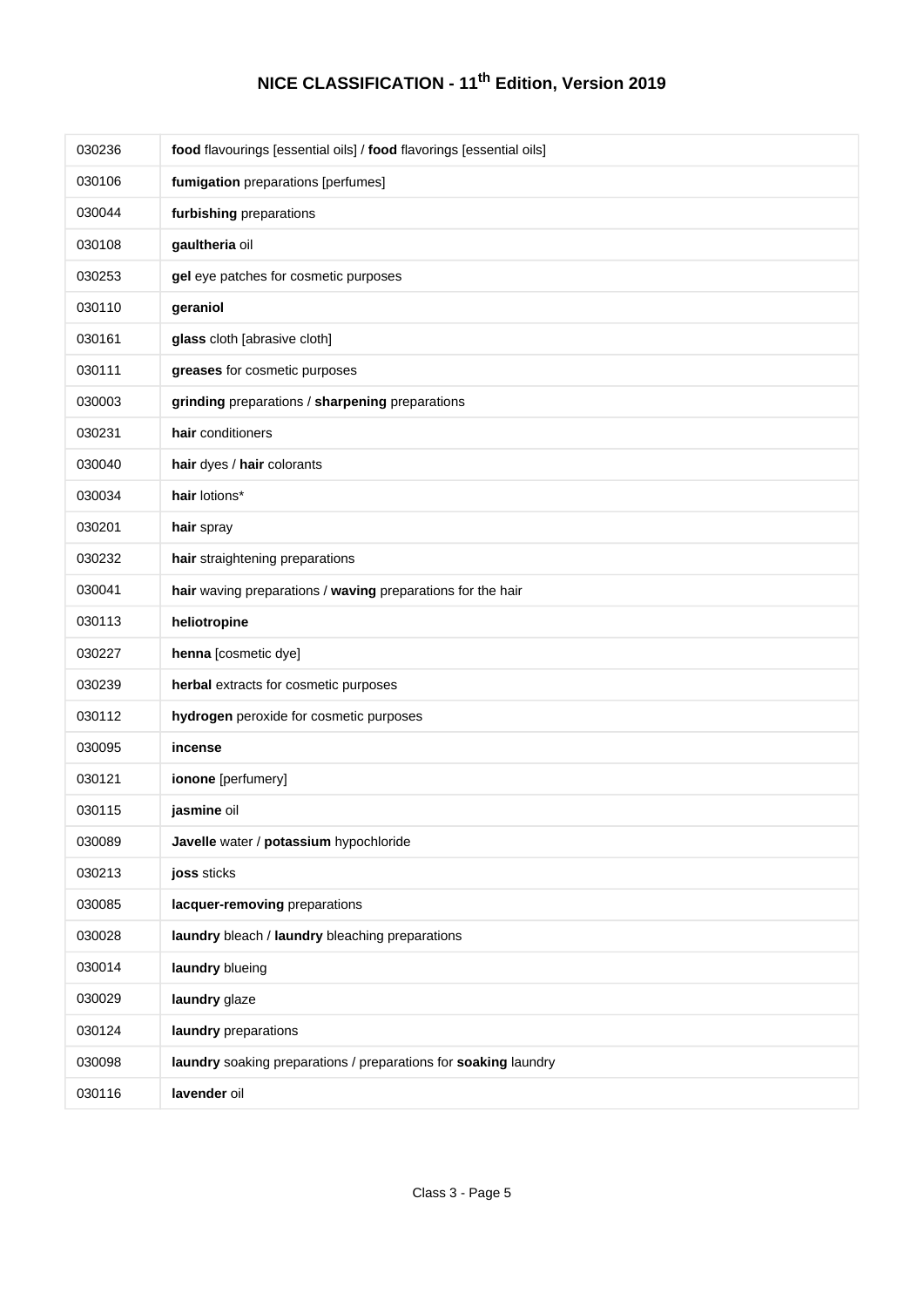| 030090 | lavender water                                                          |
|--------|-------------------------------------------------------------------------|
| 030025 | leather bleaching preparations                                          |
| 030061 | leather preservatives [polishes] / preservatives for leather [polishes] |
| 030212 | preparations to make the leaves of plants shiny                         |
| 030221 | lip glosses                                                             |
| 030229 | lipstick cases                                                          |
| 030018 | lipsticks                                                               |
| 030122 | lotions for cosmetic purposes                                           |
| 030102 | make-up                                                                 |
| 030147 | make-up powder                                                          |
| 030033 | make-up preparations                                                    |
| 030078 | make-up removing preparations                                           |
| 030202 | mascara                                                                 |
| 030248 | massage candles for cosmetic purposes                                   |
| 030220 | massage gels, other than for medical purposes                           |
| 030128 | mint essence [essential oil]                                            |
| 030129 | mint for perfumery                                                      |
| 030052 | moustache wax / mustache wax                                            |
| 030031 | mouthwashes, not for medical purposes                                   |
| 030132 | musk [perfumery]                                                        |
| 030224 | nail art stickers                                                       |
| 030137 | nail care preparations                                                  |
| 030254 | nail glitter                                                            |
| 030032 | nail varnish / nail polish                                              |
| 030240 | nail varnish removers / nail polish removers                            |
| 030133 | neutralizers for permanent waving                                       |
| 030208 | non-slipping liquids for floors                                         |
| 030207 | non-slipping wax for floors                                             |
| 030158 | oil of turpentine for degreasing                                        |
| 030117 | oils for cleaning purposes                                              |
| 030114 | oils for cosmetic purposes                                              |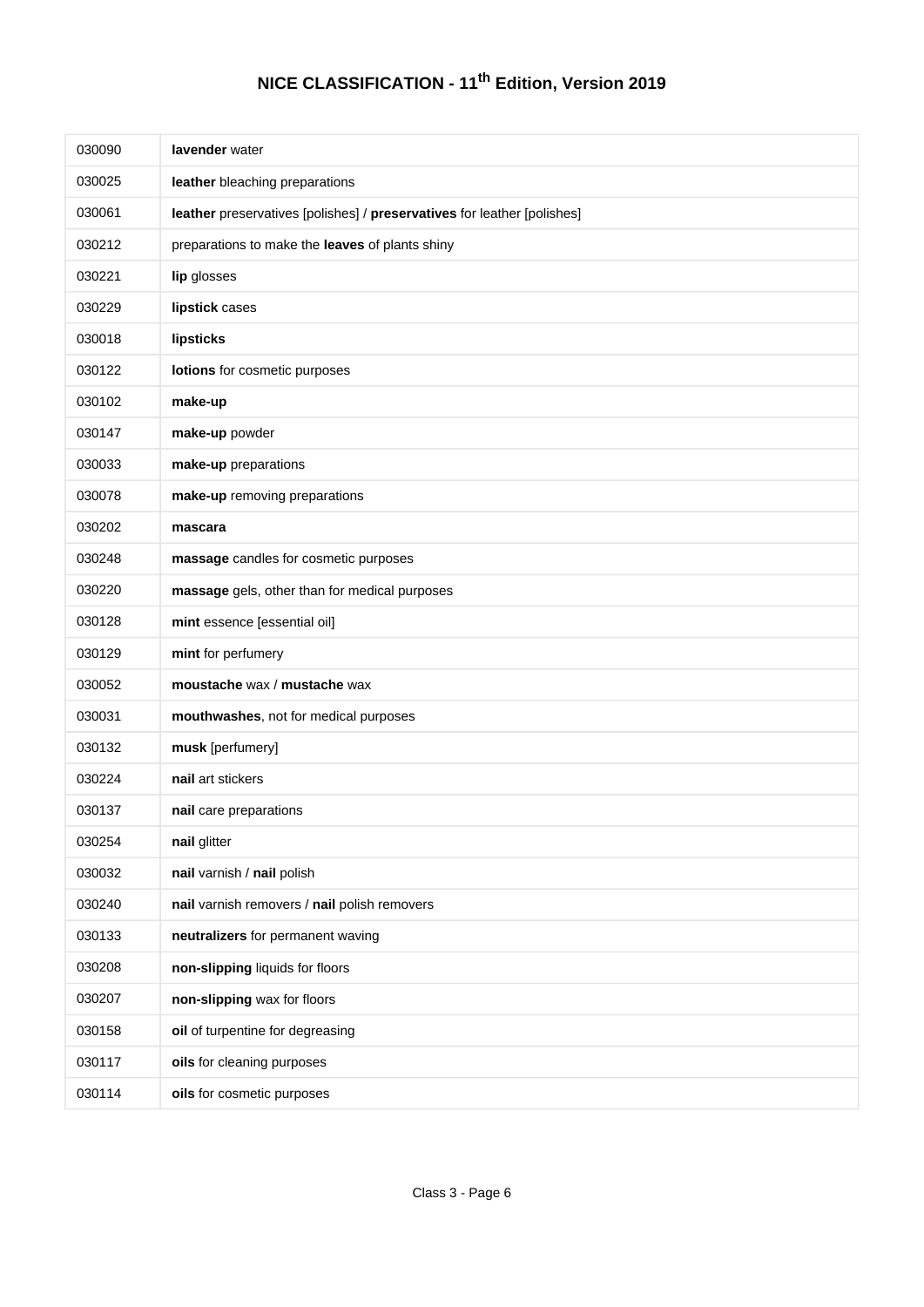| 030118 | oils for perfumes and scents                               |
|--------|------------------------------------------------------------|
| 030120 | oils for toilet purposes                                   |
| 030179 | paint stripping preparations                               |
| 030073 | pastes for razor strops                                    |
| 030141 | perfumery                                                  |
| 030135 | perfumes                                                   |
| 030109 | petroleum jelly for cosmetic purposes                      |
| 030237 | phytocosmetic preparations                                 |
| 030047 | polish for furniture and flooring                          |
| 030070 | polishing creams                                           |
| 030139 | polishing paper                                            |
| 030045 | polishing preparations                                     |
| 030011 | polishing rouge / jewellers' rouge                         |
| 030144 | polishing stones                                           |
| 030054 | polishing wax                                              |
| 030146 | pomades for cosmetic purposes                              |
| 030203 | potpourris [fragrances]                                    |
| 030145 | pumice stone                                               |
| 030093 | quillaia bark for washing                                  |
| 030119 | rose oil                                                   |
| 030170 | rust removing preparations                                 |
| 030150 | sachets for perfuming linen                                |
| 030151 | safrol                                                     |
| 030160 | sandcloth / abrasive cloth                                 |
| 030140 | sandpaper / glass paper                                    |
| 030091 | scented water                                              |
| 030030 | scented wood                                               |
| 030076 | scouring solutions                                         |
| 030242 | shampoos for animals [non-medicated grooming preparations] |
| 030196 | shampoos for pets [non-medicated grooming preparations]    |
| 030134 | shampoos*                                                  |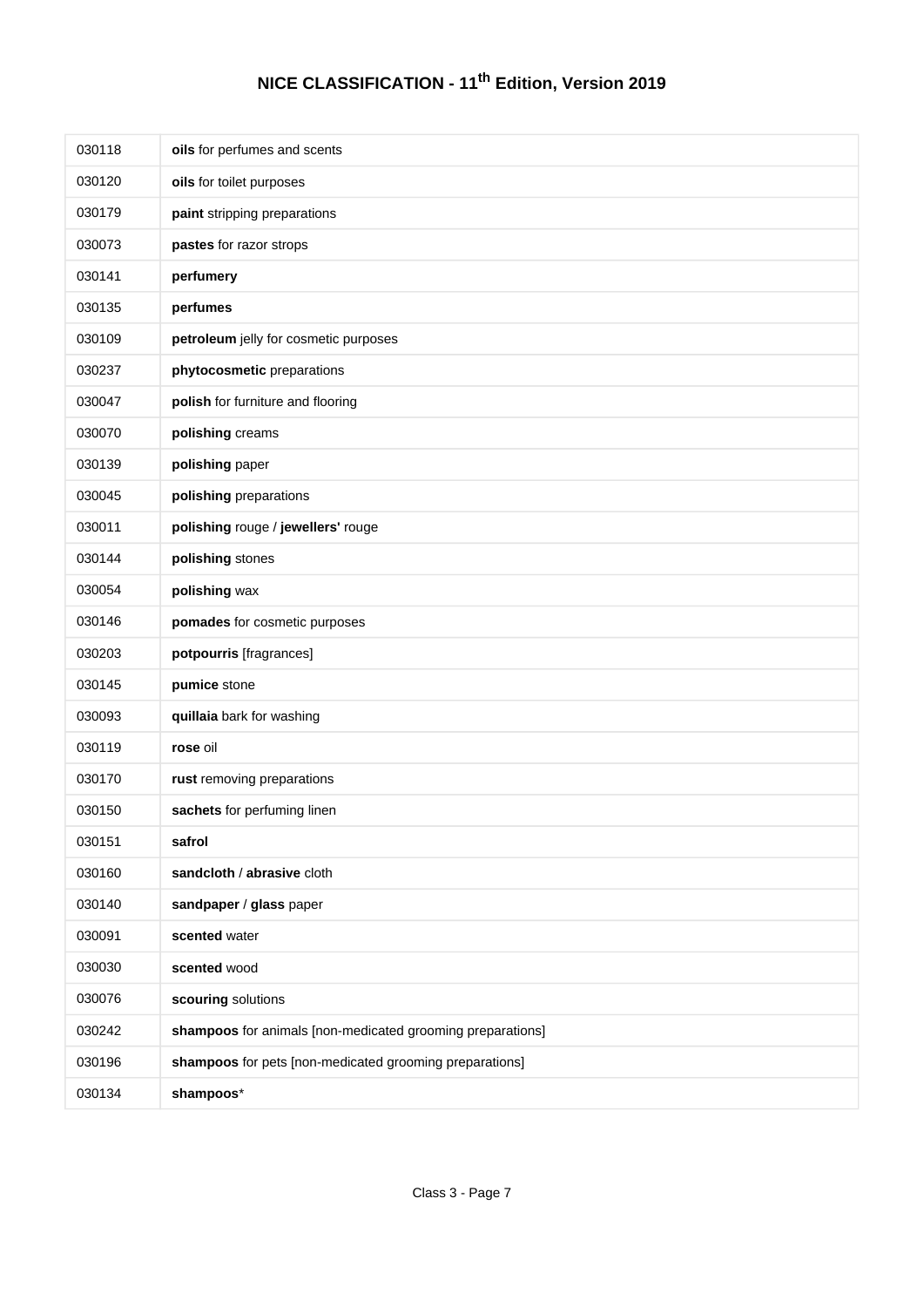| 030148 | shaving preparations                                   |
|--------|--------------------------------------------------------|
| 030017 | shaving soap                                           |
| 030005 | shaving stones [astringents]                           |
| 030048 | shining preparations [polish]                          |
| 030039 | shoe cream                                             |
| 030228 | shoe polish                                            |
| 030046 | shoe wax                                               |
| 030049 | shoemakers' wax                                        |
| 030036 | silicon carbide [abrasive]                             |
| 030023 | skin whitening creams / cream for whitening the skin   |
| 030127 | smoothing preparations [starching]                     |
| 030002 | smoothing stones                                       |
| 030013 | soap for brightening textile                           |
| 030143 | soap for foot perspiration                             |
| 030012 | soap*                                                  |
| 030153 | soda lye                                               |
| 030068 | stain removers                                         |
| 030010 | starch for laundry purposes / laundry starch           |
| 030009 | starch glaze for laundry purposes                      |
| 030171 | sun-tanning preparations [cosmetics]                   |
| 030225 | sunscreen preparations                                 |
| 030055 | tailors' wax                                           |
| 030155 | talcum powder, for toilet use                          |
| 030235 | teeth whitening strips                                 |
| 030159 | terpenes [essential oils]                              |
| 030197 | tissues impregnated with cosmetic lotions              |
| 030233 | tissues impregnated with make-up removing preparations |
| 030092 | toilet water                                           |
| 030125 | toiletry preparations*                                 |
| 030164 | tripoli stone for polishing                            |
| 030157 | turpentine for degreasing                              |